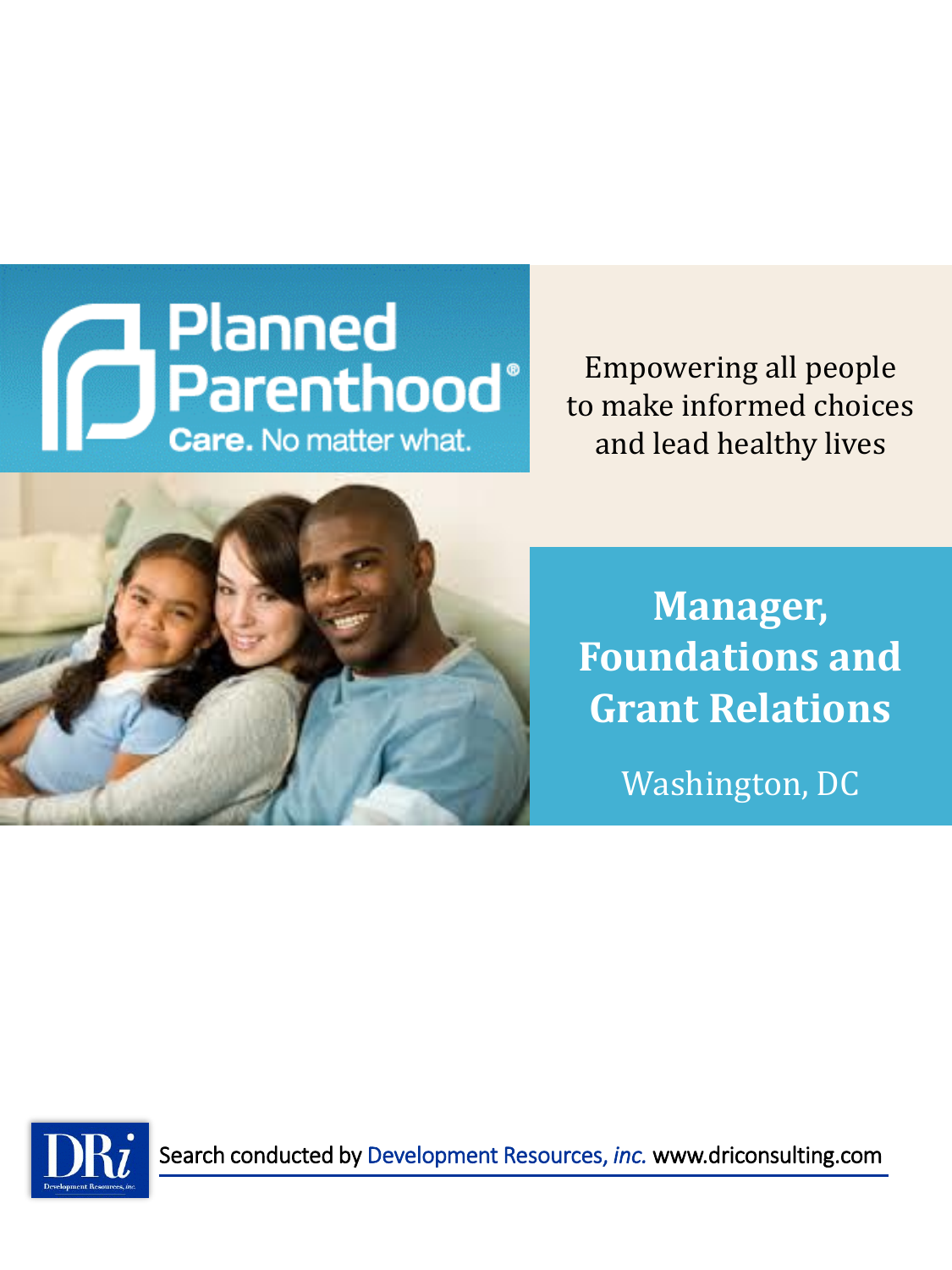## **High-Quality, Affordable Healthcare**

Planned Parenthood is dedicated to providing high-quality reproductive and related healthcare, delivering educational programs that promote healthy sexuality, and protecting the right of individuals to make personal health decisions. Located in the nation's capital, Planned Parenthood of Metropolitan Washington (PPMW) is *an anchor for care throughout the region and a model across the country*. For more than 80 years, PPMW has responded to the changing needs of the communities it serves and the ever-shifting political winds in the region. PPMW is many things to many people:

- ❖ Many women, men, and young people consider PPMW their *provider of choice* for high-quality reproductive healthcare that values them as individuals and treats them with compassion. 1 in 5 women has visited a Planned Parenthood in their lifetimes.
- ❖ Many patients rely on PPMW as their *sole medical provider*. They come to PPMW to learn how to navigate an uncertain and continuously evolving healthcare environment and return because it provides quality health care without judgement.
- ❖ The region relies on PPMW to provide *honest, comprehensive sexual education* to young people to mitigate epidemic levels of sexually transmitted infections (STIs) and one of the country's highest teen pregnancy rates. PPMW has helped reduce teen pregnancy by 56% since 1992.
- ❖ PPMW's supporters rely on the organization to *stand as an advocate* at the forefront of the movement protecting reproductive freedom and access to care.







### Goals for 2020

PPMW is launching an exciting set of initiatives that will help set new standards of care in the face of continued instability in national commitments to ensure equitable healthcare access for all. In fall 2019, PPMW launched primary care services to fill the gap in access to high-quality, affordable healthcare that Planned Parenthood has always been known for. With services ranging from diabetes to advanced HIV treatment, this expansion promises to help individuals struggling at the edges of the healthcare system to manage chronic conditions and live the healthiest life possible. Additionally, PPMW offers gender-affirming hormone therapy for patients 18 and older to the full spectrum of healthcare services already offered to transgender people. These services help many people bring their bodies and appearance into alignment with their gender identity. PPMW's reproductive healthcare services will also grow with the introduction of the Contraceptive Equity Fund—a campaign created to offer patients financial assistance in choosing their preferred birth control method, no matter the cost. This campaign has helped protect contraceptive access from political attacks and religious objections and enabled women to use highly effective birth control methods that have shown the potential to sharply reduce unplanned pregnancies.

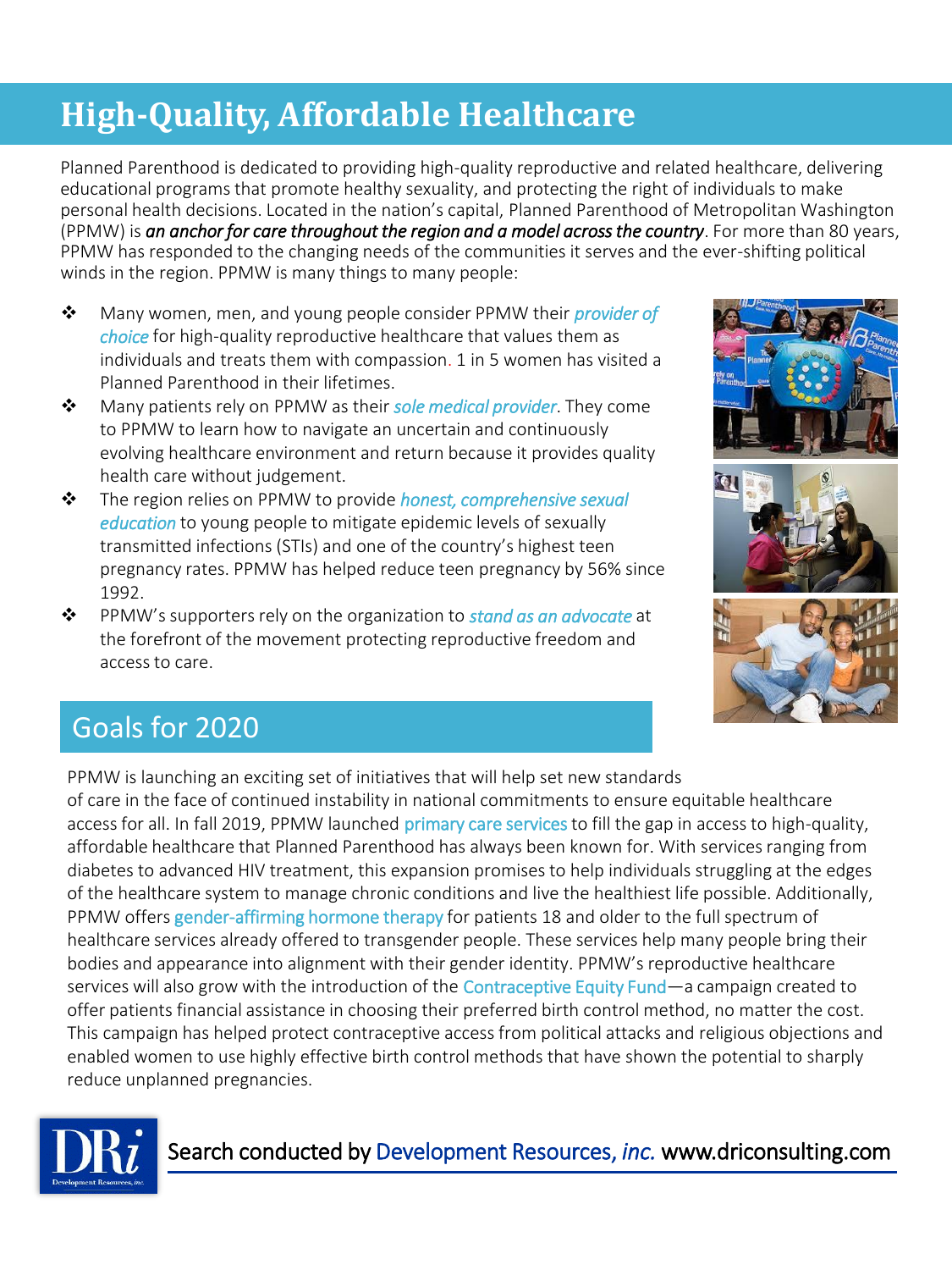# exceptional services honest education fearless advocacy.

PPMW's goals require the continued enhancement of a sophisticated development program that engages a diverse array of supporters throughout the metropolitan Washington region. PPMW seeks a Manager of Foundation and Grant Relations to contribute to this effort.

The Manager reports to the AVP of Development and is a vital member of the Development Team, responsible for working with the AVP to advance relationships with private foundations, corporate partners, and government agencies. This writing-intensive, comprehensive role coordinates PPMW's internal systems to steward and cultivate institutional donors; ensures the timely development, submission, and management of grant and sponsorship proposals; and applies best practices for funder tracking, acknowledgement, and reporting.

### Specific responsibilities include:

- ❖ Plays a significant role in helping department to meet \$1.2M fundraising goal from institutional donors, with a minimum of 20% of annual funding awards from new sources.
- ❖ Coordinate all PPMW grant management activities, including meetings, prospect research, RFP preparation and submissions, proposal development, deadline management, reporting requirements, and stewardship.
- ❖ Provide top-quality stewardship to institutional donors who invest in PPMW each year; provide personalized outreach and invitations to relevant events and experiences, coordinate sponsor recognition efforts with the Communications team, and ensure timely and accurate processing of all grantrelated documents.
- ❖ Work with the AVP of Development to identify and cultivate new funders, create timely and compelling asks, and ensure proposals align funders' interests with PPMW's strategic goals.
- ❖ Work with the Education and Finance departments to develop proposals and reports that accurately reflect programmatic priorities, needs, results, and lessons learned.
- ❖ Effectively utilize Raisers Edge Enterprise and NXT tools for donor and volunteer management and for tracking and analyzing historical data on donor relationships.
- ❖ Execute the proposal submission process for event sponsorships to support signature programs, such as the Annual Gala and other PPMW events.

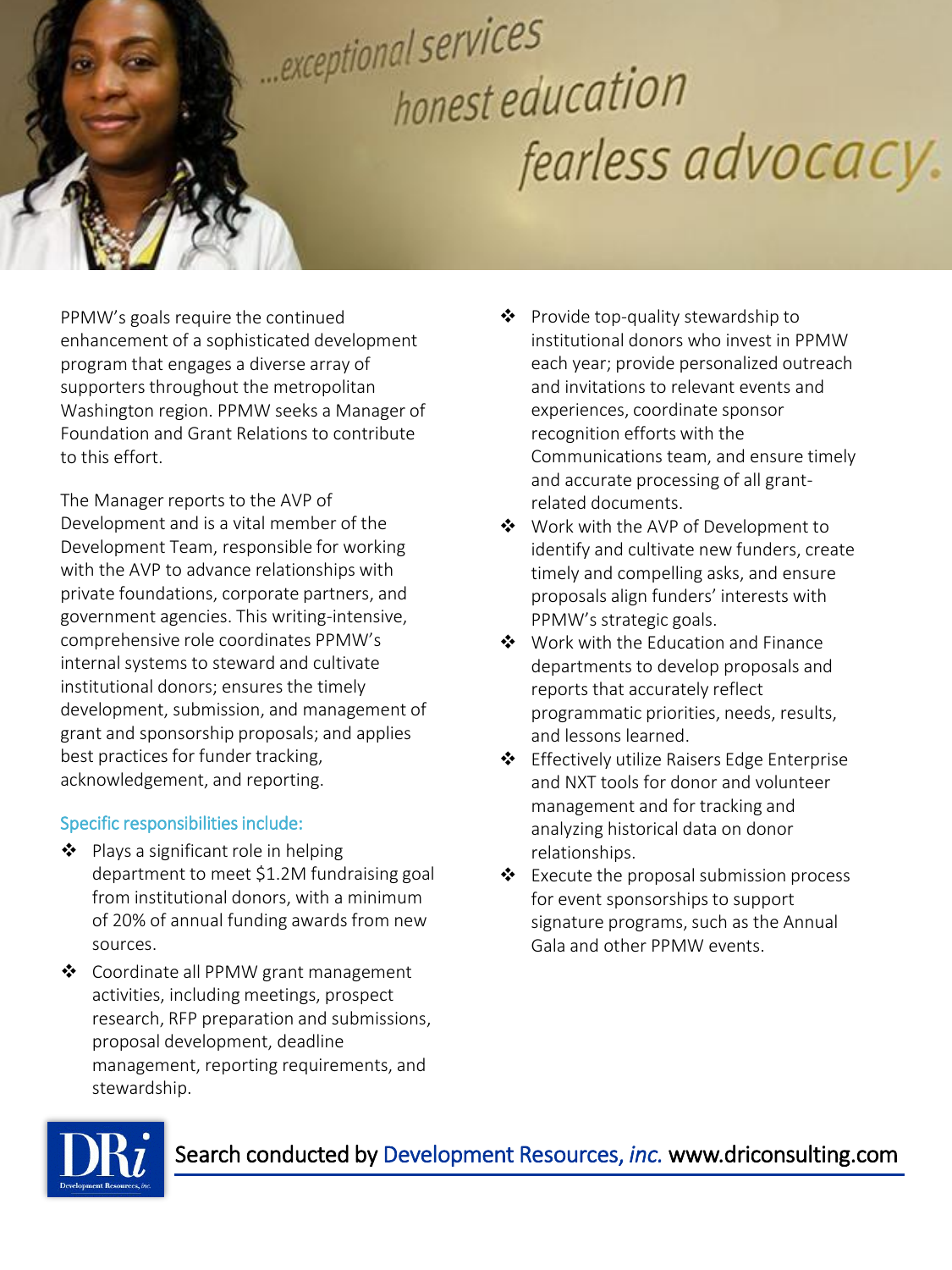### **The Candidate**

PPMW is looking for an accomplished business writer with 2-4 years of experience. The successful candidate will share PPMW's high standards for donor stewardship and have a record of proactive engagement of institutional supporters through site visits, meetings, calls, and events. S/he will combine these skills with a commitment to PPMW's mission of expanding access to highquality, affordable reproductive healthcare.

### **Background**

- ❖ 2-4 years of experience in business writing; some experience in proposal writing preferred. Experience in grant management and corporate partnerships desired; substantive volunteer experiences focused on grant writing and grant management is a plus.
- ❖ Bachelor's degree is required; a relevant advanced degree is a plus.

### Skills and Accomplishments

- ❖ Excellent writing skills, including the ability to turn programs into compelling value propositions and to edit the writing of others.
- ❖ Demonstrates thoroughness and rigor, displays outstanding project and deadline management skills.
- ❖ Demonstrated ability to steward positive relationships with organizational partners who contribute to the proposal and reporting process.
- ❖ Experience identifying the giving priorities of private foundations and of developing successful proposals that align them with organizational needs.
- ❖ Comfort and polish in dealing with senior executives.
- ❖ Meaningful prior experience with donor database/CRM software is required (Raiser's Edge expertise strongly preferred), as well as high degree of proficiency with MS Office, especially Word and Excel.
- ❖ Working knowledge of family planning and public health issues is useful but not required.

#### Leadership and Work Style

- ❖ Relentless initiative and drive to manage priorities independently.
- ❖ Desire to be part of a fast-paced, high-energy, and collaborative team of high-performing development professionals.
- ❖ Capacity to make sound, ethical, independent judgments, sometimes on the fly.
- ❖ Ability to work in a diverse environment with people of many backgrounds.
- ❖ Commitment to advancing Planned Parenthood's mission and ability to enthusiastically engage current and potential donors in that mission, both verbally and in writing.
- ❖ Equanimity and focus in the face of controversy.
- ❖ Ability and willingness to work some evenings and weekends and to travel locally.